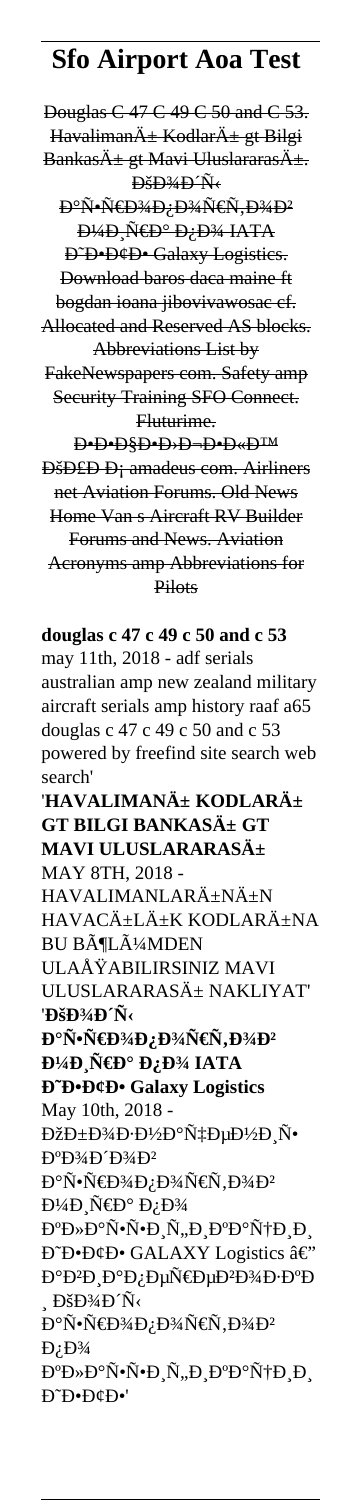'*Download baros daca maine ft bogdan ioana jibovivawosac cf May 10th, 2018 - Incarcat de Accesari 1109 Data 30 10 10 Marime 5 1 MB Browserul tau nu suporta HTML5*' '**ALLOCATED AND RESERVED AS BLOCKS MAY 9TH, 2018 - ALLOCATED AND RESERVED AS BLOCKS SOURCE IANA AS REGISTRY AUTONOMOUS SYSTEM NUMBERS LAST UPDATED 2007 06 21 THE AUTONOMOUS SYSTEM AS NUMBERS ARE USED BY VARIOUS ROUTING PROTOCOLS**' '**abbreviations list by fakenewspapers com may 9th, 2018 - fake news papers fake news videos a few abbreviations**'

'**Safety amp Security Training SFO Connect** May 8th, 2018 - Computer Based Training CBT SFO

s computer based training facility allows applicants

for airport I D badges to meet various airport training

requirements through the use of interactive training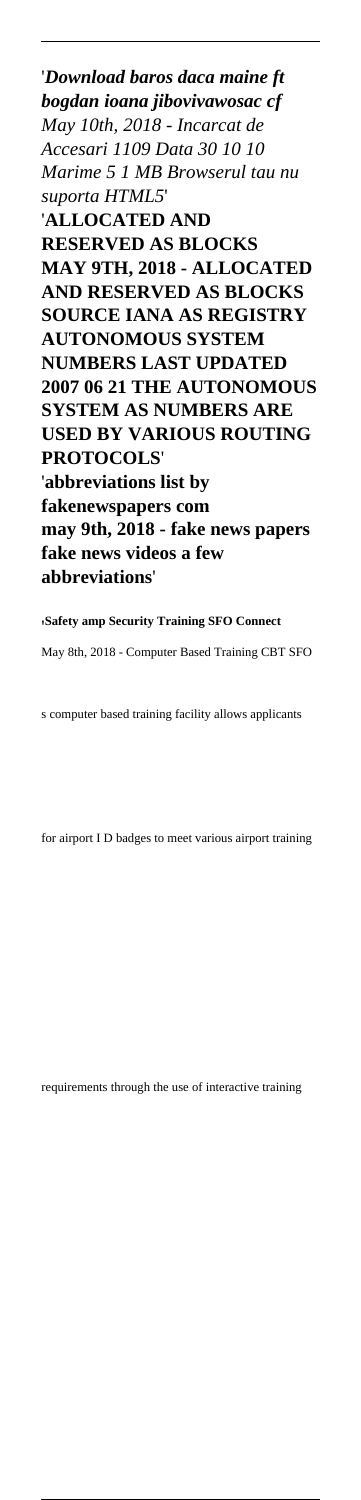## '*Fluturime*

*May 9th, 2018 - Kontakt Mos Hezitoni Të Na Kontaktoni Për çdo Gjë Të Paqartë Kritikë Apo Dhe*

*Sugjerim*'' **ЕЕЧЕЛЬЕЫЙ DšD£D** D; Amadeus Com May 9th, 2018 - Airport Office Ms100 Airport Services Shops Ms275 An15jun Parath Aoa 25jun 1 Testov Test Mr' '*Airliners Net Aviation Forums May 10th, 2018 - In Total There Are 984 Users Online 108 Registered 9 Hidden And 867*

*Guests Based On Users Active Over The Past 5 Minutes*'

'**OLD NEWS HOME VAN S AIRCRAFT RV BUILDER FORUMS AND NEWS** MAY 10TH, 2018 - OLDER VAF NEWS HOME GT PREVIOUS NEWS YOUR AD HERE MAY 7 2018 ISSUE 4 559 WHAT STARTED AS A WHERE SHOULD WE FLY TO BREAKFAST THIS FINE SATURDAY MORNING FOR THREE OF US TURNED INTO A CLOSE UP AND PERSONAL TOUR OF WARBIRDS COMPLETE WITH DC 3 AND 1930 S ERA BIPLANE FLY BYS' '**Aviation Acronyms amp Abbreviations for Pilots**

May 9th, 2018 - Aviation aerospace and pilot jargon

buster with hundreds of acronyms and abbreviations

commonly used in the flying world Useful to both

enthusiasts and profs'

'